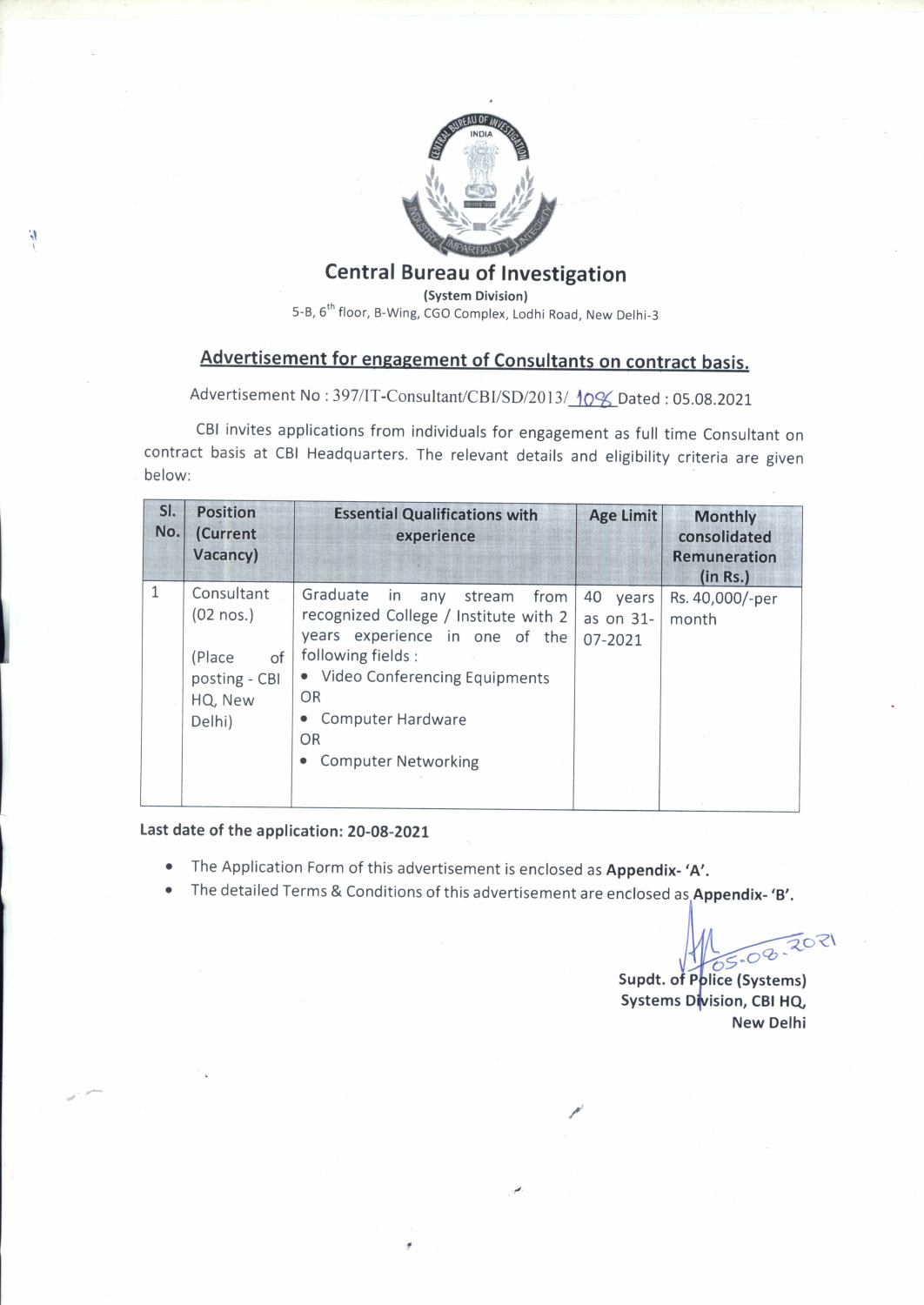| <b>APPENDIX-A</b>                             |                                                      |                                |      |                     |                                                |  |
|-----------------------------------------------|------------------------------------------------------|--------------------------------|------|---------------------|------------------------------------------------|--|
| PROFORMA OF APPLICATION FOR CONSULTANT IN CBI |                                                      |                                |      |                     |                                                |  |
|                                               |                                                      |                                |      |                     |                                                |  |
| SI.<br>No.                                    | <b>Advertisement No.</b>                             |                                |      |                     |                                                |  |
| $\overline{1}$                                | Name in Full: (in Block letters)                     |                                |      |                     |                                                |  |
| $\overline{2}$                                | Date of Birth                                        |                                |      |                     |                                                |  |
|                                               | (DD-MM-YYYY)                                         |                                |      |                     |                                                |  |
|                                               | Age (As on 31.07.2021)                               |                                |      |                     |                                                |  |
| $\frac{1}{4}$                                 | Gender:                                              |                                |      |                     |                                                |  |
|                                               | E-mail:                                              |                                |      |                     |                                                |  |
| $\frac{5}{6}$                                 | Contact No.:                                         | Mobile No.                     |      |                     |                                                |  |
| 7                                             | <b>Marital Status</b>                                | Y/N                            |      |                     | Date of Marriage                               |  |
|                                               |                                                      |                                |      |                     |                                                |  |
| $\overline{8}$                                | Caste Category<br>(Gen/ST/ST/OBC/Others)             |                                |      |                     |                                                |  |
| 9                                             | Address for correspondence:                          |                                |      |                     |                                                |  |
| 10                                            | Name of the organization last served<br>with address |                                |      |                     |                                                |  |
| 11                                            | Educational Qualification (10 <sup>th)</sup>         | <b>Board</b>                   |      |                     | Percentage Obtained                            |  |
|                                               |                                                      |                                |      |                     |                                                |  |
| 12                                            | Educational Qualification (12th)                     | <b>Board</b>                   |      | Percentage Obtained |                                                |  |
| 13                                            | <b>Educational Qualification</b><br>(Graduation)     | Board/University               |      | Percentage Obtained |                                                |  |
| 14                                            | <b>Educational Qualification (Others)</b>            | Board/University/Instit<br>ute |      | Percentage Obtained |                                                |  |
|                                               |                                                      |                                |      |                     |                                                |  |
| 15                                            | Experience                                           |                                |      |                     |                                                |  |
|                                               | Name & Address of the Employer                       | <b>Post held</b>               | From | To                  | <b>Subject</b><br><b>Handled (in</b><br>brief) |  |
|                                               |                                                      |                                |      |                     |                                                |  |
|                                               |                                                      |                                |      |                     |                                                |  |
|                                               |                                                      |                                |      |                     |                                                |  |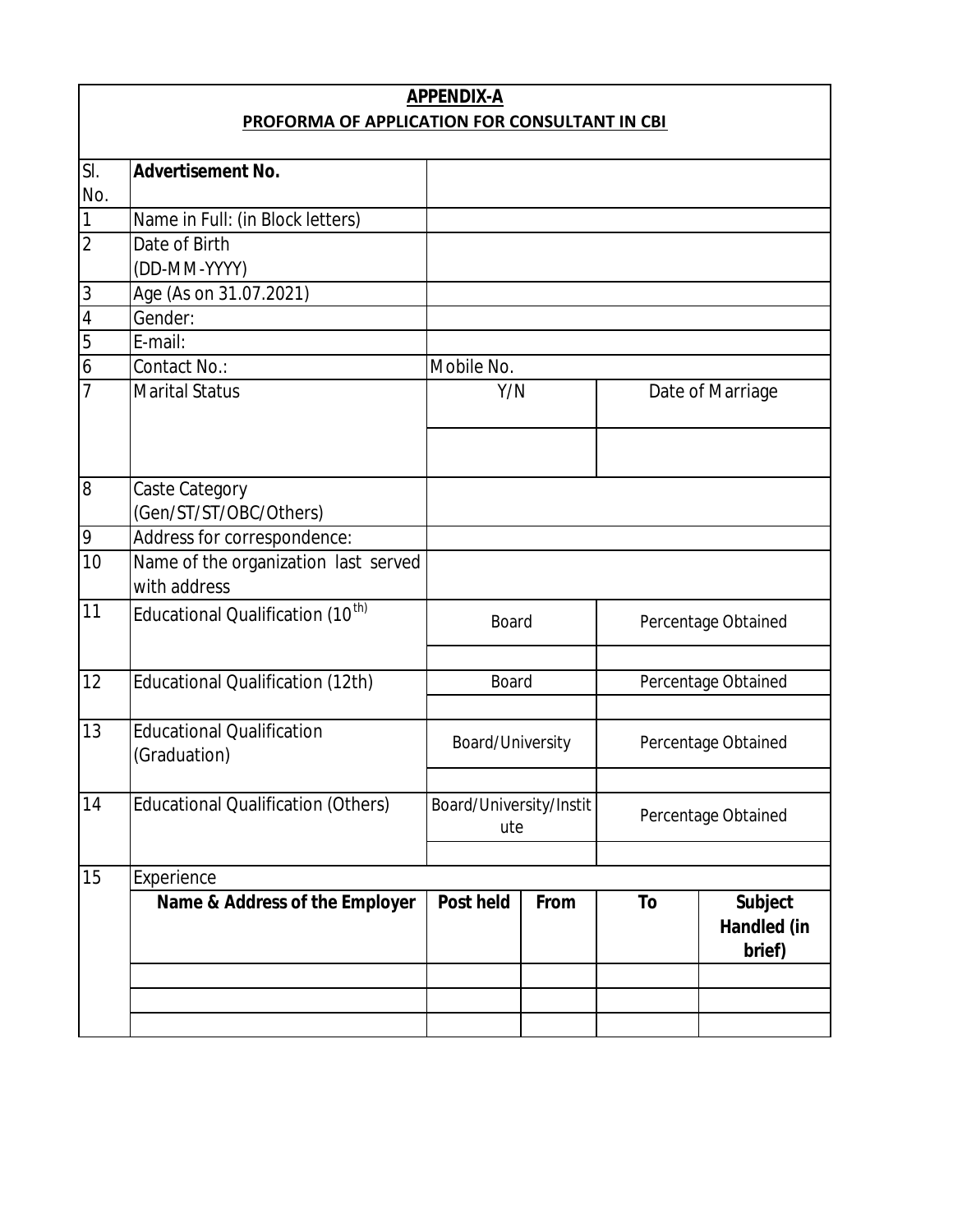| 16 | Reference-1 | Name:          |
|----|-------------|----------------|
|    |             | <b>Address</b> |
|    |             | Email ID       |
|    |             | MobileNo.      |
| 17 | Reference-2 | Name:          |
|    |             | Address        |
|    |             | Email ID       |
|    |             | MobileNo.      |

### **Declaration**

I hereby declare that the particulars furnished above are true and correct to the best of my knowledge and belief. I understand and agree that in the event of any information being found false OR incorrect/incomplete or ineligibility being detected at any time before or after selection, my candidature is liable to be rejected and I shall be bound by the decision of the Organization. I have read this advertisement and ready to accept all the terms and conditions for the engagement of Consultant in CBI.

> (Signature of the Applicant) Date: - \_\_\_\_\_\_\_\_\_\_\_\_

### **\*\* Scanned Documents to be included along with the Application form**

- i) Resume of candidate
- ii) Passport Size Photograph of candidate
- iii) Marksheet of Class Xth, XIIth
- iv) Proof of Date of birth
- v) Qualification Degree/Certificate as per requirement for the post applied
- vi) Self-attested experience certificates (including the Experience letter from the current place of working)
- vii) Govt. issued Photo Id Card (e.g. Aadhar/ PAN/ Passport/ Voter ID etc.)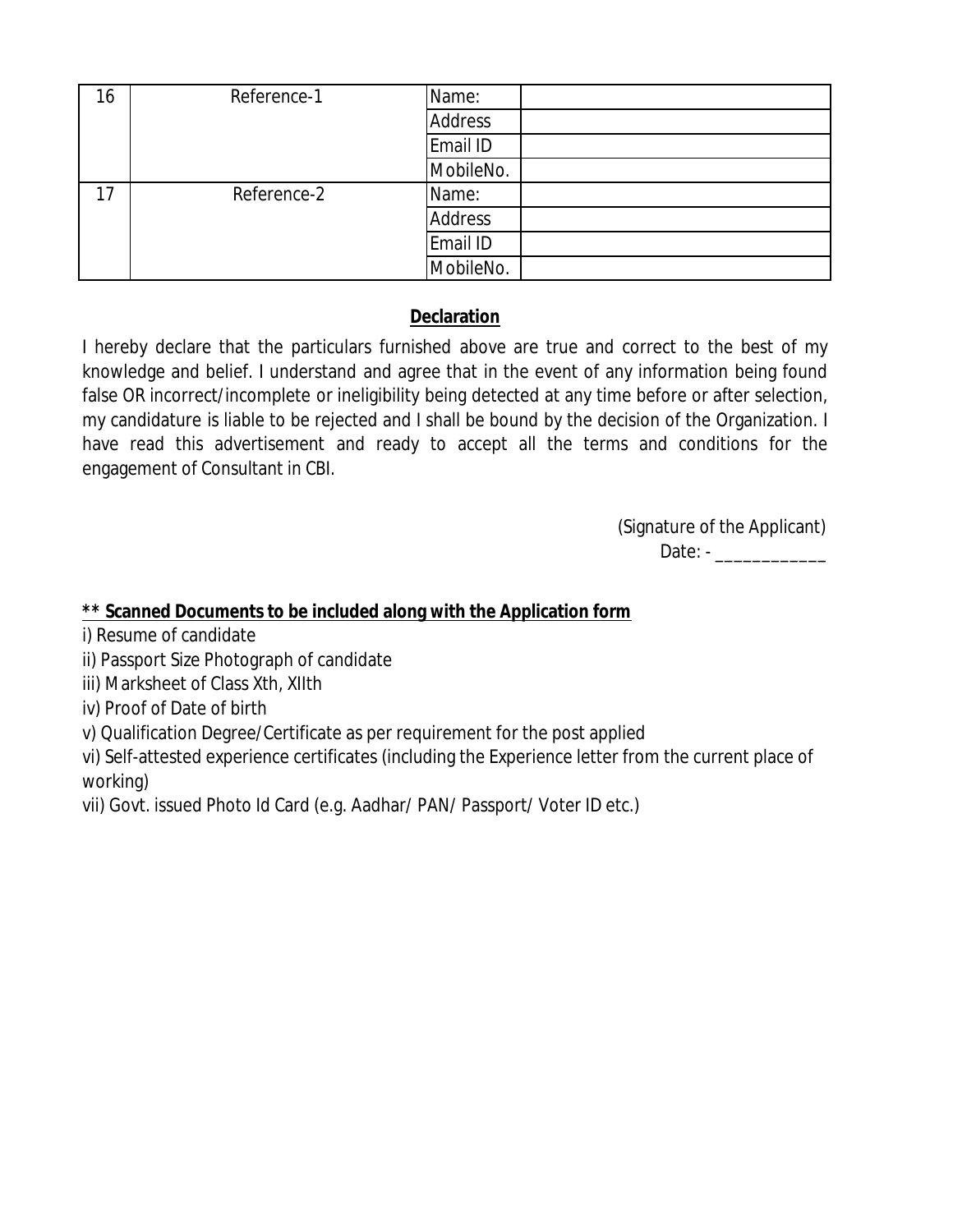### **Central Bureau of Investigation, System Division, 6 th Floor, B-Wing, Plot -5B, CGO Complex, Lodhi Road, New Delhi-110003**

#### **Hiring of 2 no. of full-time Consultants at CBI, Headquarters, New Delhi**

- 1. **Eligibility Criteria:**
	- a. **Essential Qualification**: Graduate in any stream from recognized College/Institute
	- b. **Total Experience ( Post Qualification) :**

Two years experience in one of the following fields:

- Video Conferencing Equipments OR
- Computer Hardware OR
- Computer Networking
- 2. **Age-limit** : 40 years
- 3. **Place of posting** : CBI Headquarters, New Delhi
- 4. **Remuneration**: Upto Rs.40,000/- per month
- 5. **Contract Period:** Initially for a period of one year. Extendable based on the requirement.
- 6. **Nature of duties:** The consultant is expected to organize & manage the Video Conferences held at CBI Headquarters. In addition, he/she should attend miscellaneous issues related to Hardware/networking equipments faced while organizing the video conferences.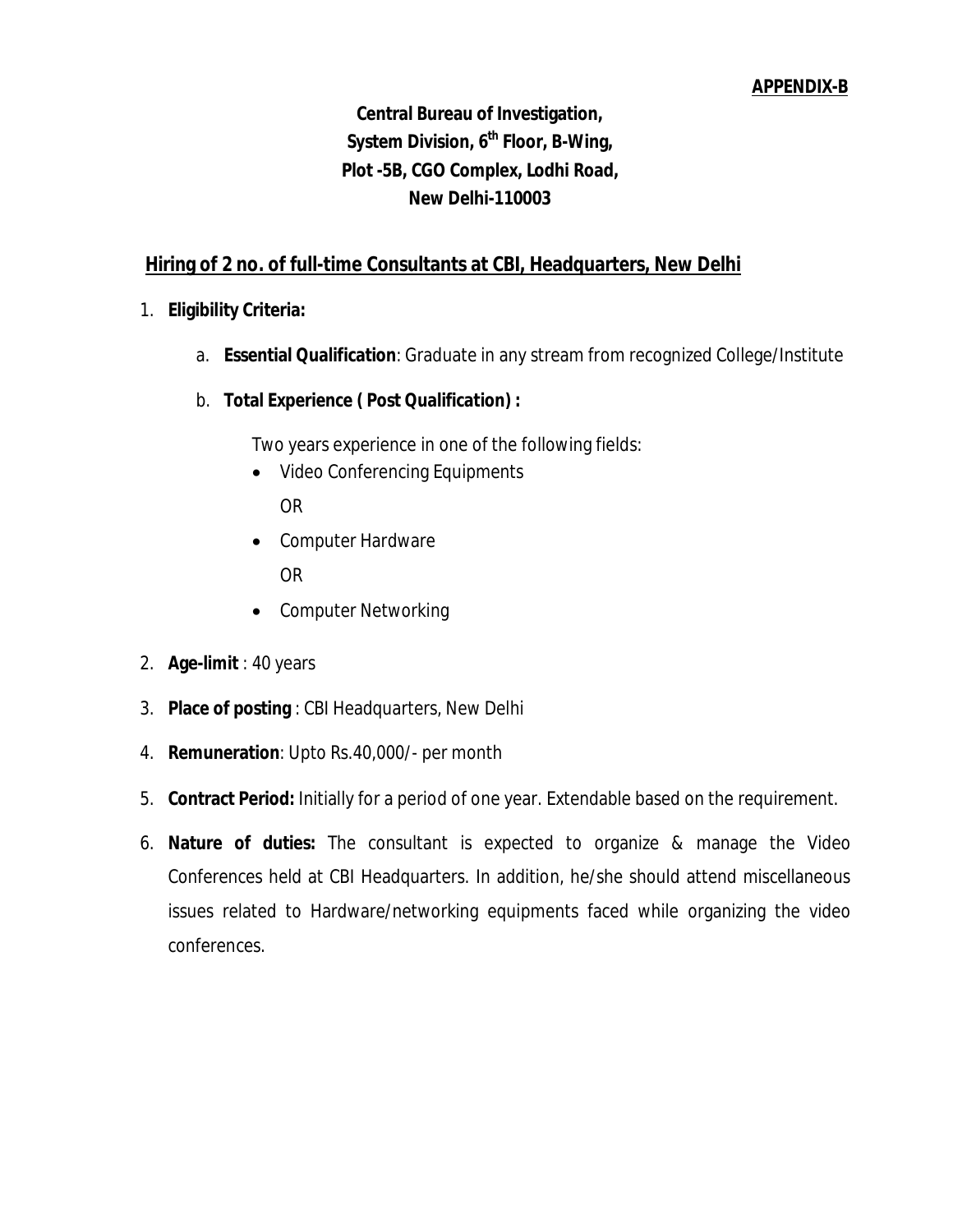### **Terms & Conditions:**

- 1. Applicants are required to go through the Eligibility criteria carefully and ascertain themselves regarding their eligibility.
- 2. Scanned copy of the duly filled and signed application form with the relevant documents should be e-mailed to ssa@cbi.gov.in on or before 20-Aug-2021 with subject "APPLICATION FOR THE POST OF CONSULTANT-2021"
- 3. Name of the Applicant in application form must be same as mentioned in the certificate of Class X.
- 4. In case the candidate has changed his name subsequent to class X, the evidence to that effect should be furnished at the time of interview.
- 5. Cut-off date for calculating age and experience shall be 31-07-2021.
- 6. List of candidates short-listed for the interview shall be uploaded on CBI website. Intimation to the shortlisted candidates shall also be given through e-mail/SMS.
- 7. Interview to the advertised positions shall be held in Online or Offline mode.
- 8. Candidates are required to download the Cisco WebEx app and shall be ready to attend the interview as per the time slot given.
- 9. Applicants shall ensure availability of Desktop PC/Laptop with Camera & speakers; network connectivity with proper bandwidth, app such as CISCO WebEx is downloaded and operational on their Desktop PC/laptops at the time of interview. CBI shall not be responsible for any disconnection during the interview or the candidate unable to join the Interview; such candidates shall summarily be rejected.
- 10. Date and time for document verification will be informed through email in due course of time. Any change in uploaded documents and physical documents shall lead to cancellation of candidature.
- 11. Applicants with last semester result awaited or incomplete degrees are not eligible to apply.
- 12. Canvassing/trying to influence CBI employees to secure the job in any manner shall disqualify the candidate.
- 13. CBI has the right to accept or reject the application without assigning any reason thereof.
- 14. A few deserving shortlisted candidates may also be kept in panel for future requirement. It does not entitle the empanelled candidate to claim as right to employment.
- 15. Candidates may be called as per requirement of CBI. The posts may increase or decrease depending on the requirement.
- 16. Applicants are advised to visit the website of CBI https://cbi.gov.in for any updates. No common communication shall be made in any other form separately.